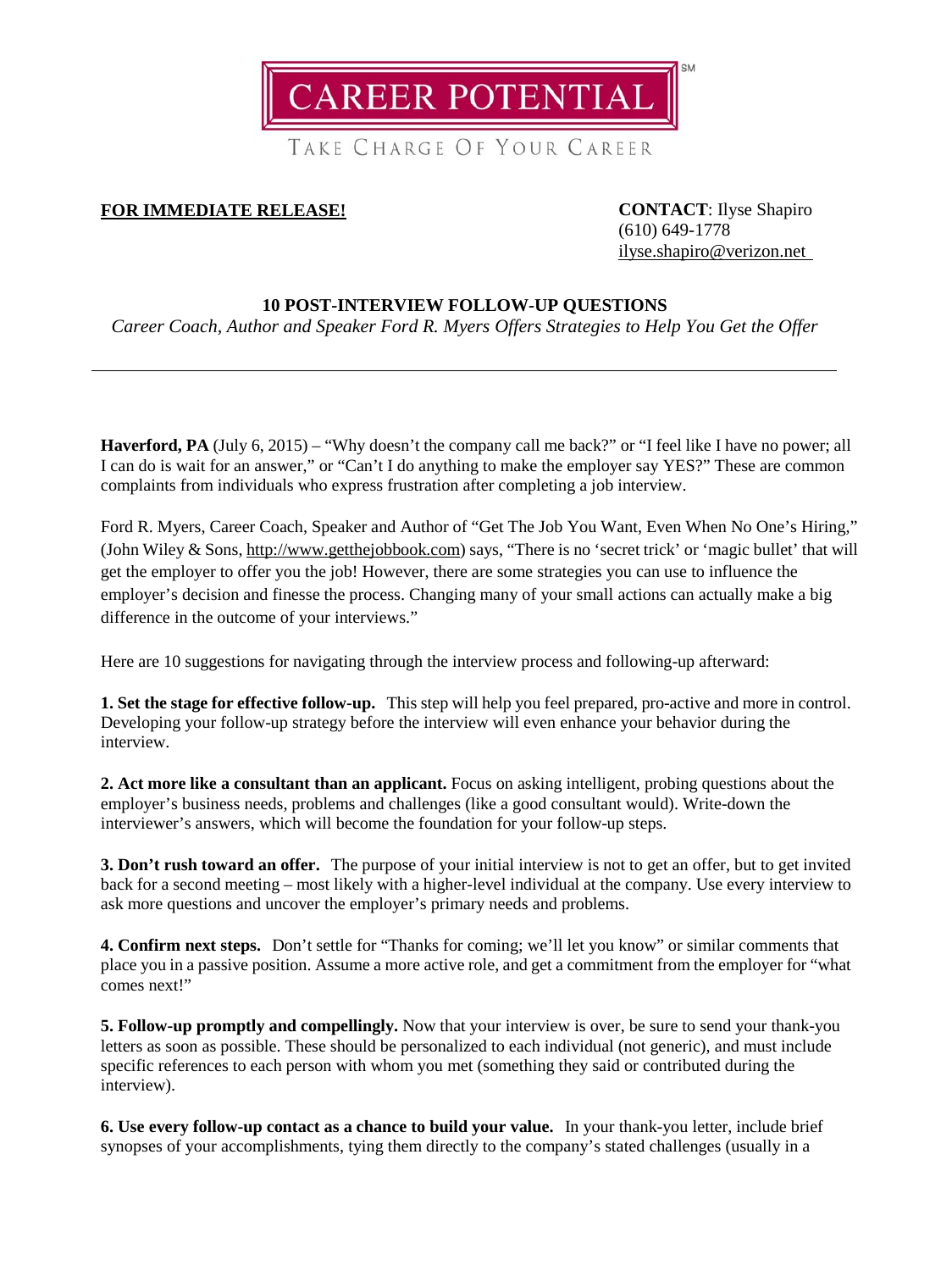side-by-side chart format). You can even support your "claims" by sending the employer samples of your work, if appropriate.

**7. Be punctual and persistent.** Be meticulous in your business etiquette, which includes consistent, regular follow-ups by phone and e-mail. Be persistent in expressing your sincere interest in the opportunity, but don't be a pest.

**8. Leverage outside resources.** If you have contacts and connections with anyone who might influence the hiring decision, or who actually knows the interviewer, ask them to "put in a good word for you" after the initial interview.

**9. Accept rejection gracefully.** If you get the message (directly or indirectly) that the company is not interested in you, or if they actually reject you, then all you can do is move on.

**10. Turn defeat into victory.** After being rejected, the first thing you should do is send a thank-you letter. You can really distinguish yourself from the other rejected applicants if you send this sort of polite, professional letter.

By employing these follow-up strategies after the interview, you will improve your chances of getting more offers, and you will also feel more empowered and effective throughout the hiring process!

## **For more information and other useful tips for achieving career success, visit**

[http://www.getthejobbook.com.](http://www.getthejobbook.com/)

#### ########

**Copyright © 2016, Career Potential, LLC. All Rights Reserved. Permission to Reprint:** This article may be reprinted, provided it includes the following attribution: Reprinted by permission of Ford R. Myers, a nationally-known Career Coach and author of "Get The Job You Want, Even When No One's Hiring." Download your free bonuses now at [http://www.careerbookbonuses.com.](http://www.careerbookbonuses.com/)

#### ########

**CONTACT**: Ilyse Shapiro, [ilyse.shapiro@verizon.net,](mailto:ilyse.shapiro@verizon.net) (610) 642-7427 (PA); or Ford R. Myers, [contact@careerpotential.com;](mailto:contact@careerpotential.com) (610) 649-1778 (PA), o[r http://www.careerpotential.com.](http://www.careerpotential.com/)

**PHOTO LINKS**: A headshot of Ford R. Myers and an image of the GET THE JOB book cover can be downloaded at the bottom of[: http://www.getthejobbook.com/ford-myers-media/.](http://www.getthejobbook.com/ford-myers-media/) 

### **FORD MYERS'S YOUTUBE CHANNEL:** <https://www.youtube.com/user/careerpotential>

**ABOUT**: Ford R. Myers is President of Career Potential, LLC. His firm helps clients take charge of their careers, create the work they love, and earn what they deserve! Ford has held senior consulting positions at three of the nation's largest career service firms. His articles and interviews have appeared in many national magazines and newspapers, and he has conducted presentations at numerous companies, associations and universities. In addition, Ford has been a frequent guest on television and radio programs across the country. He is author of **Get The Job You Want, Even**